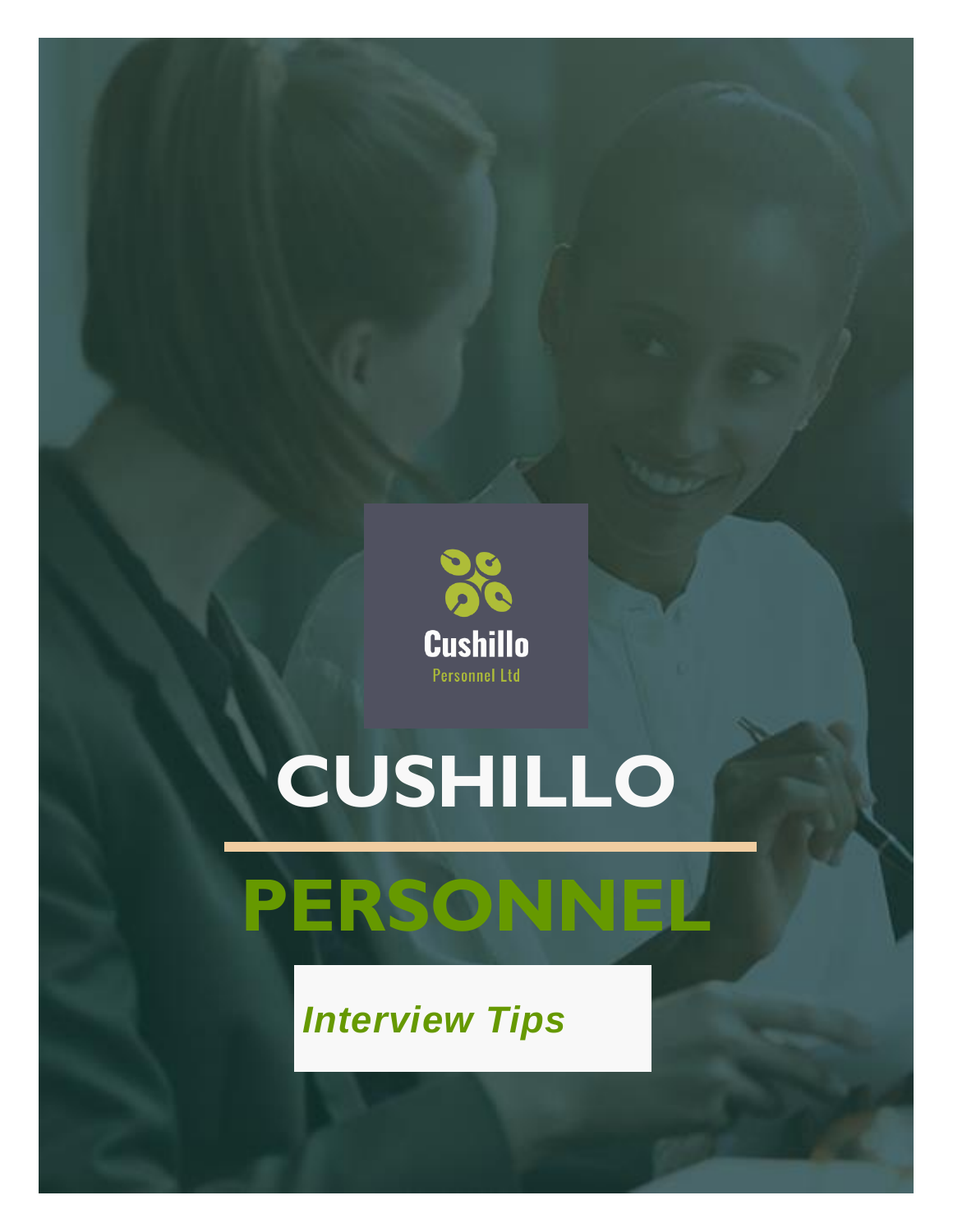

### **Interview Tips**

Before your interview find out everything you can about the company (read their Website). Re-read your application, thinking through your own career and the questions they might ask you. You should try to anticipate the general questions which they will ask and also prepare some questions to ask them.

To do well at the interview you will need to convince the interviewer you are technically qualified to do the job. You will also need to show that you are sufficiently motivated to get the job done well and that you will fit in with the company's organisational structure and the team in which you will work.

You should dress smartly for the interview and should leave home earlier than you need to on the day of the interview - you may be delayed by traffic or for other reasons. Be courteous to all employees of the company. At the interview itself you must be positive about yourself and your abilities - but do not waffle.

Dress to make a great first impression, dress one level above the person you are meeting with. And don't neglect the small details, including an ironed or pressed shirt, polished shoes, and clothing free from pet hair etc..

Plan your route and how long it will take to get there in advance, considering traffic and time of day. Arrive no sooner than 15 minutes prior to your meeting. Never ever show up late.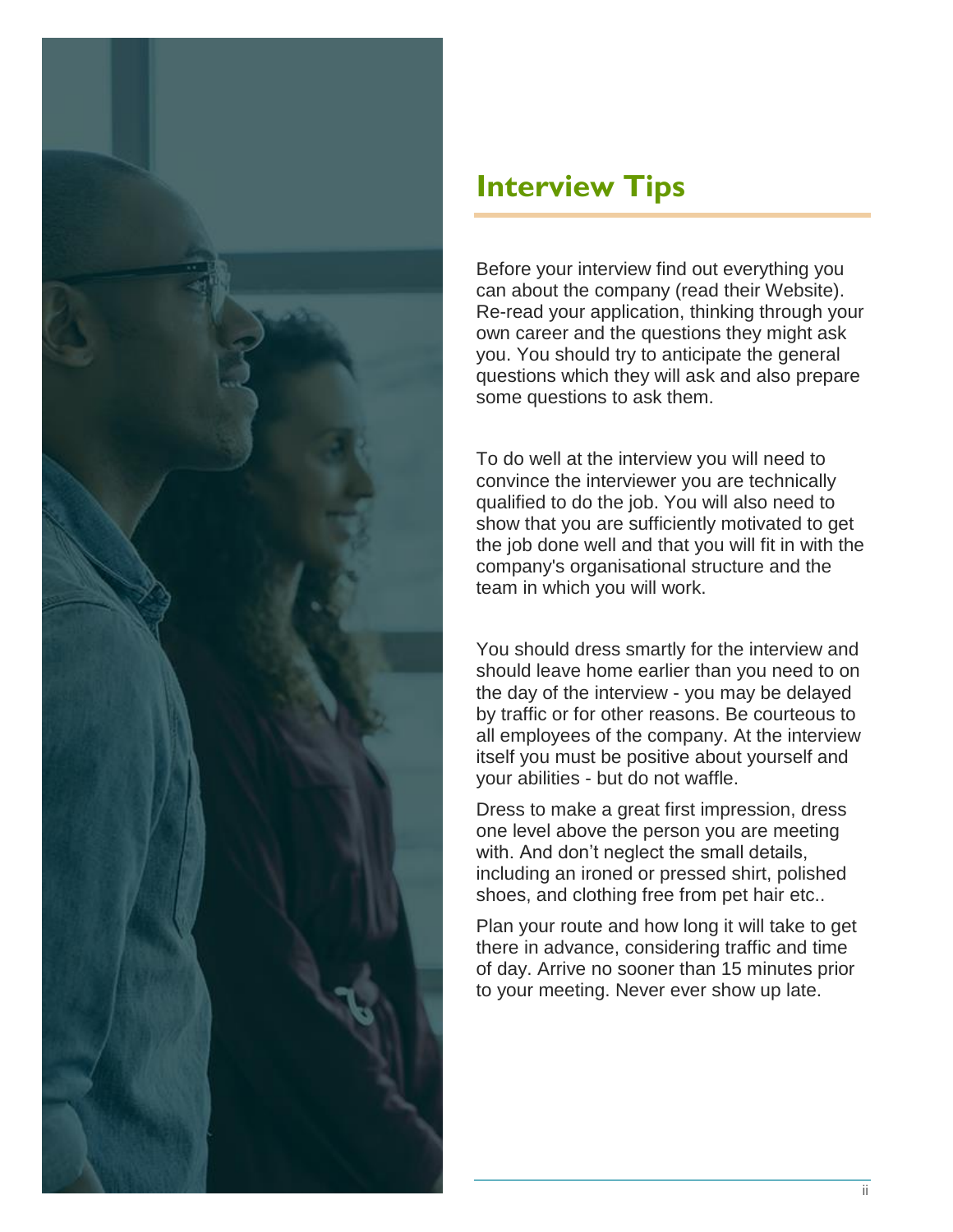#### **Interview Questions You May Be Asked**

Before attending an interview, you should think about your responses to the following questions. Your answers may depend on the job or company in question, so you should go through your responses just before each interview.

#### **Why do you want this job?**

Think carefully about this question. Stress the positive aspects which have attracted you to applying for this position. Do not mention the negative aspects of your current job or the job in question.

#### **What qualities do you think will be required for this job?**

Their advertisement for the job may help you a little bit, but you should also think of the other qualities that may be required. These may include leadership ability, supervisory skills, communication skills, interpersonal skills, problem solving, analytical skills, etc.

#### **What can you contribute?**

This is your chance to shine. Tell them about your achievements in your previous position(s) which are relevant to the new position you are applying for.

#### **Why do you want to work for this company?**

Emphasize the positive reasons why you want to join their company but avoid aspects such as more money or shorter hours. These would not endear you to a prospective employer.

#### **What do you know about this company?**

This is your chance to impress the interviewer with your knowledge of their company. Give them a run down of their products/services, sales figures, news, company figures, customers, etc.

#### **What interests you about our product (or service)?**

Again, your research into the company should aid you in answering this question.

#### **What can we (the new company) offer that your previous company cannot offer?**

Tread carefully here! Again, do not mention money. Stress opportunities for personal growth, new challenges, etc.

#### **You have not done this sort of job before. How will you cope/succeed?**

Say that you are the sort of person who aims to succeed at everything you do and that you are very determined and will do whatever it takes to get the job done.

#### **Why should we employ you?**

The answer to this question will be based on your previous experience and achievements which relate to the company. At the end you could add that you think there is a good fit between you and the job, and do ask the interviewer for their opinion.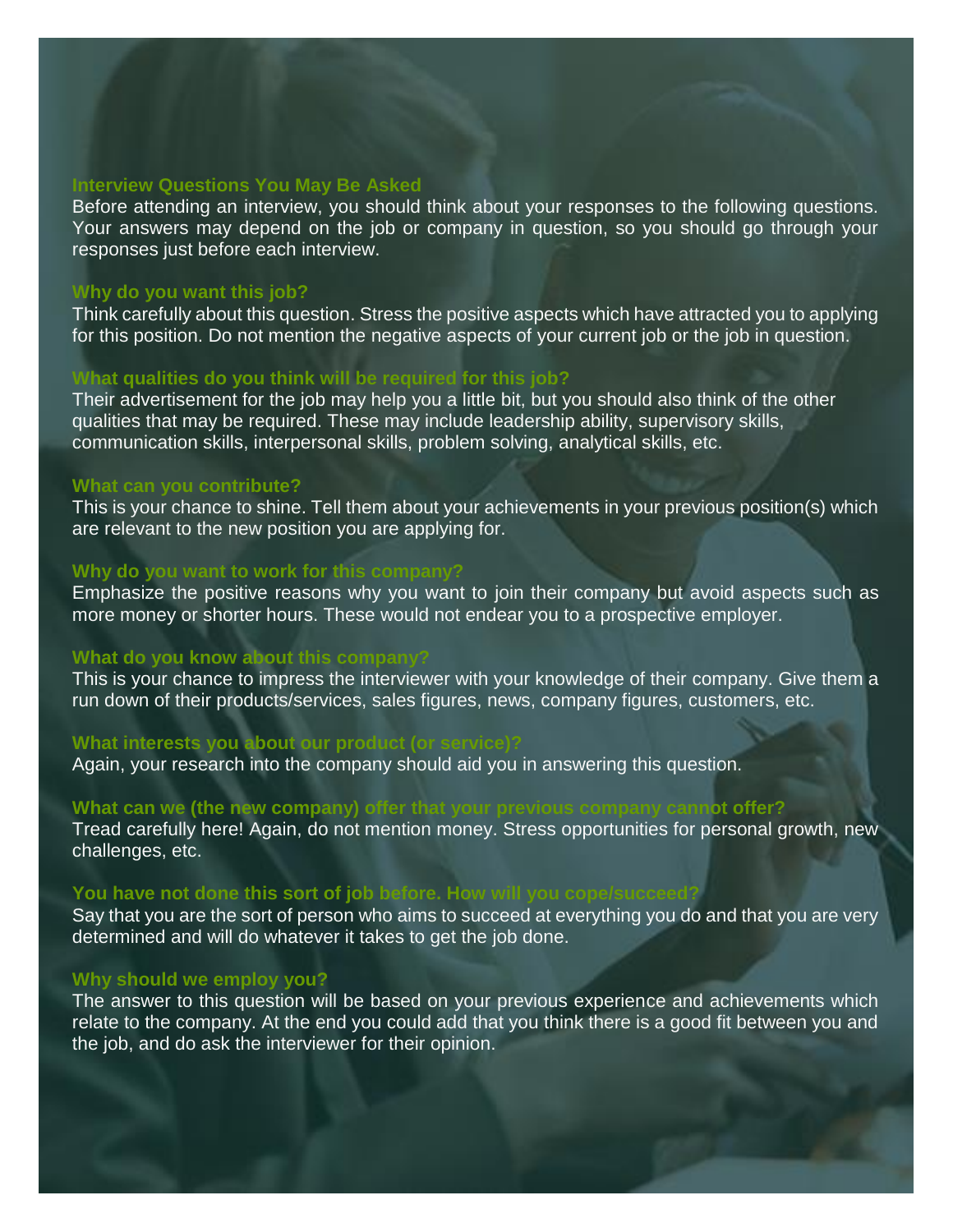#### **How long do you think it would be before you were making a significant contribution to the team/company?**

If you think that you could contribute from day one, then say so. Then turn the question round on them and say how soon would they expect it.

#### **How ambitious are you?**

This depends on the position you are applying for? You may need to be ambitious for the particular role, but do not look as if you are after the interviewer's position (Unless it is the Interviewers position you are applying for).

#### **What do you like about the job we are discussing?**

Likes: stress things such as a new challenge or the opportunity to bring fresh experience to the company.

#### **Why did you choose a career in …?**

Be positive about your reasons. If you have changed careers make a logical argument as to why you did so.

#### **Why are you changing careers?**

This question will only be asked if you are making a radical change in your career. Always stress the positive aspects of the change rather than the negative aspects of your previous career - you do not want to come across as someone who is moving just because you hate your old career. Say why you think you will be good in the new career - this should come from your experience and achievements, stress the transferable skills you have, such as leadership ability, etc.

#### **How much does your last job resemble the one you are applying for? What are the differences?**

The interviewer is trying to see how well you would fit in to the position you are applying for. So you should stress the similarities rather than the differences. When it comes to discussing the differences it will help your case if you can show that either you have done something similar in the past or that you can quickly pick up the new skills.

#### **What do you think of the last company you worked for?**

You should stress the positive aspects of your last company saying that they were a good company to work for. Tell them about the training you received or the work related experience you gained.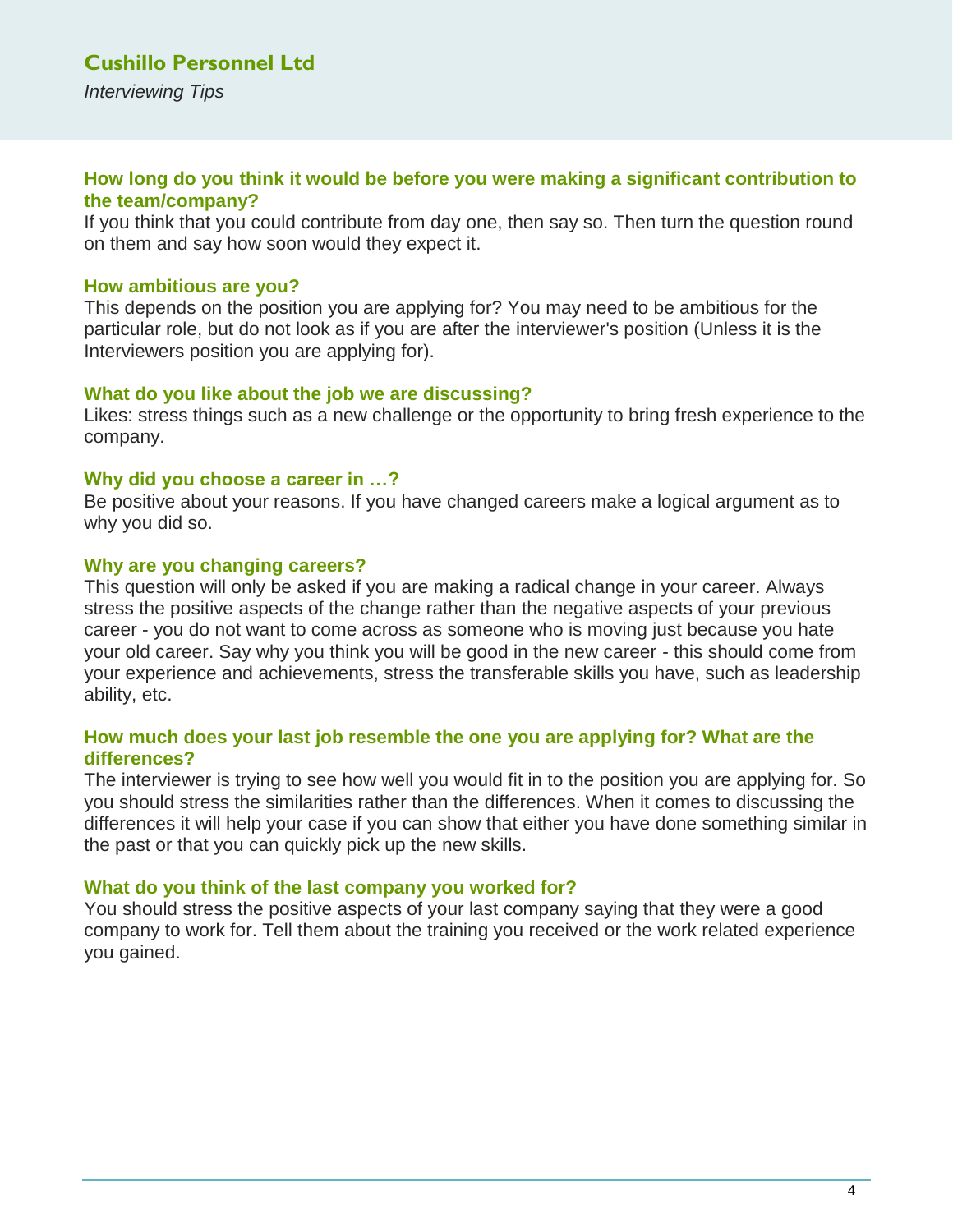#### **Cushillo Personnel Ltd** *Interviewing Tips*

#### **Why are you leaving now?**

Always be positive about your reasons for joining and leaving a company. Be very careful that you do not say anything negative about your present employer. If you do, the new company will wonder what you will say about them when you leave. You might want to stress that you are looking for a new challenge and that you feel that the company who is interviewing you fits the bill!

#### **Explain the organizational structure in your last company and how you fitted into it?**

This sort of question may be used to find out whether your old job is at a comparable level to your new job. If the new job being discussed would be a step up the ladder you will need to show that you are ready for a more demanding position. You may be able to show that you have already had many of the responsibilities and the necessary skills which would be required for the next step.

#### **Questions to Ask the Interviewer**

The interview is a two-way process. The company interviewing you will want to find out whether you are suitable to the position and you will want to find out if the company and position are right for you. You should therefore ensure that you have enough information to make up your mind whether you want the job. For example:

- What will be my responsibilities?
- Where will I fit into the overall organizational structure?
- Who will I report to?
- Where does he/she fit in the structure?
- Who will report to me?
- How experienced are they?
- What do you expect me to do in the first 6 months?
- What level of performance do you expect from me?
- Who are your customers?
- Where is the company going? Upwards? Expansion plans?
- What are the chances of advancement/promotion in this position? When?
- Will travelling be required in this position?
- Will relocation be required now or in the future?
- What training do you provide?
- When will you decide on the appointment?
- What is the next step?
- What salary, benefits and bonuses are on offer? Do not bring this up too early in the interview - wait until they are sold on you.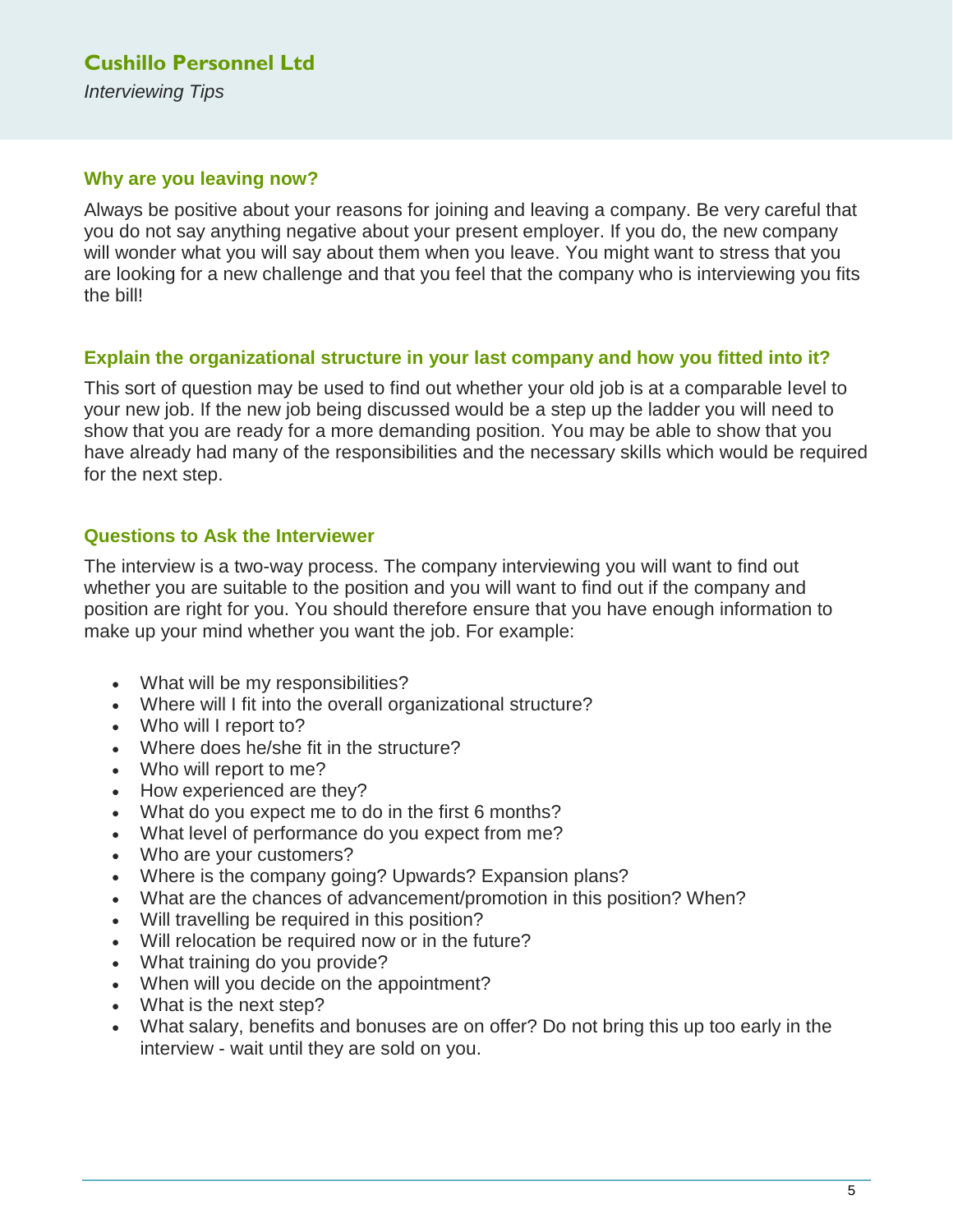#### **Job Interview Body Language**

When you are being interviewed it is very important that you give out the right signals. You should always look attentive - so do not slouch in your chair. Never lie to anyone in an interview, your body language and tone of voice or the words you use will probably give you away - classic body language giveaways include scratching your head or nose, twitching and not looking directly at the other person when you are speaking to them.

#### **Group Interview Tests**

Group tests are used by an employer to see how you react in a group. They will want to see if you help or hinder the group reach its objectives. An observer will be watching to see how you take criticism, whether you take on leadership roles and involve less communicative group members. If you chair the meeting the observer will be checking on how you plan and keep control of the meeting. If you are leading a group activity the observer will be interested in seeing how good you are at delegating tasks and how much of the work you keep for yourself.

#### **Panel interviews**

Most people hate these sort of interviews and find them a bit of an endurance test. To do well you will need to identify the important figures on the panel and which role each is fulfilling. The chairperson is easy to identify as they will generally make the introductions. You will also need to identify the person whom you will be working for directly - make sure you give them plenty of eye contact.

When you are talking to the panel, remember that you are talking to all of them and not just the person who posed a particular question - your answer has to be the correct one for each panel member! If there is one particular panel member who everyone else seems to agree with, you should make sure you impress him or her.

#### **Factors that can cost you the Job**

- Being unprepared for the interview you should always prepare thoroughly before any interview (this will also make you feel more confident at the interview).
- Poor/limp handshake always a bit of a no-no.
- Poor body language
- Saying unfavorable things about previous employers the employer will be wondering what you will say about them when you leave their employment.
- Not being able to communicate clearly and effectively.
- Being aggressive or acting in a superior way nobody like this so please don't do this.
- Making excuses for failings.